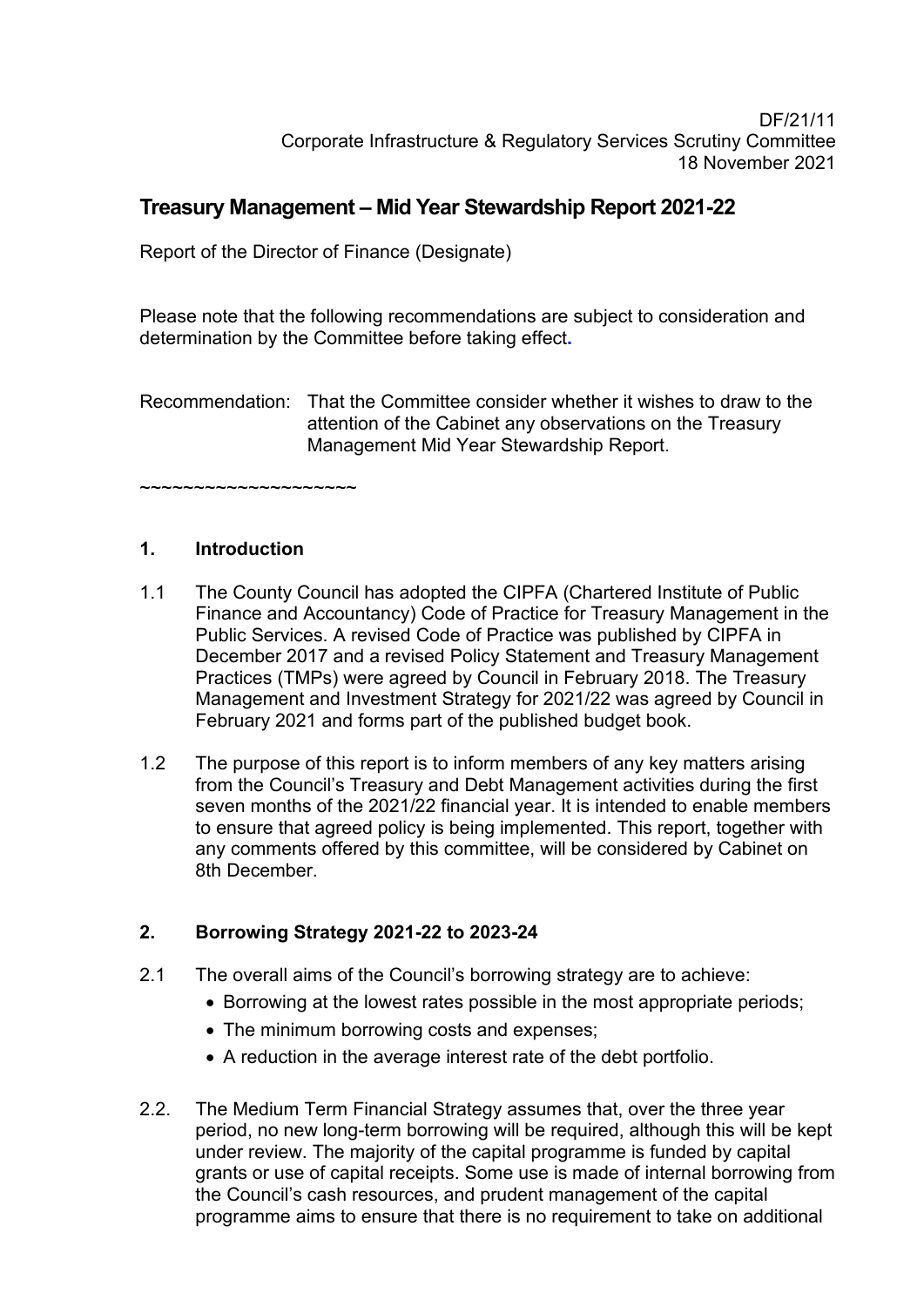external borrowing. If short-term borrowing is required to aid cashflow, this will be targeted at an average rate of 0.1%.

- 2.3 Active treasury management and the maintenance of levels of liquidity have ensured that no short term borrowing has been required for the financial year to date. Cash positions are monitored daily and modelled over a monthly horizon to ensure that anticipated liquidity levels are forecast accurately.
- 2.4 In accordance with the Medium Term Financial Strategy no long term external borrowing has been undertaken this financial year. Instead, all borrowing required to fund capital expenditure has been funded by internal cash balances.
- 2.5 At 31st October 2021 the level of long term debt remains unchanged at £507.85m as detailed in the table below.

|                                 | <b>Actual</b><br>31.03.21<br>£'m | <b>Interest</b><br>Rate<br>% | <b>Actual</b><br>31.10.21<br>£'m | <b>Interest</b><br>Rate<br>$\%$ |
|---------------------------------|----------------------------------|------------------------------|----------------------------------|---------------------------------|
| <b>Fixed Rate Debt</b>          |                                  |                              |                                  |                                 |
| <b>PWLB</b>                     | 436.35                           | 4.99                         | 436.35                           | 4.99                            |
| <b>Money Market</b>             | 71.50                            | 5.83                         | 71.50                            | 5.83                            |
| <b>Variable Debt</b>            |                                  |                              |                                  |                                 |
| <b>PWLB</b>                     | 0.00                             |                              | 0.00                             |                                 |
| Money Market                    | 0.00                             |                              | 0.00                             |                                 |
| <b>Total External Borrowing</b> | 507.85                           | 5.11                         | 507.85                           | 5.11                            |

#### **Analysis of Long Term Debt**

- 2.6 Every year the Council budgets for a Minimum Revenue Provision to set aside cash to then repay this external debt. At the same time, we are then borrowing that cash back, by way of internal borrowing from the Council's cash balances to finance the capital programme. The ability to internally borrow from the Council's cash has enabled the Council to fund its capital programme in recent years without taking out further external debt and incurring additional interest costs and other capital financing costs.
- 2.7 While cash balances remain relatively high, we can continue to internally borrow to meet our capital commitments and maintain a measured level of future capital investment. However, this may become more challenging if there continues to be growing pressure on both the Council's capital programme and revenue budget, and other calls on cash balances such as the deficit on Special Educational Needs.
- 2.8 No opportunities have arisen during this financial year to repay external debt without incurring substantial premium penalties, which would negate any benefit of repaying the debt. The PWLB sets premature repayment rates and, where the interest rate payable on a current loan is higher than the repayment rate, the PWLB policy imposes premium penalties for early repayment. With current low rates of interest these penalties would be of a significant cost. Therefore, it will only make financial sense to repay debt early if the PWLB changes its current policy, or if interest rates rise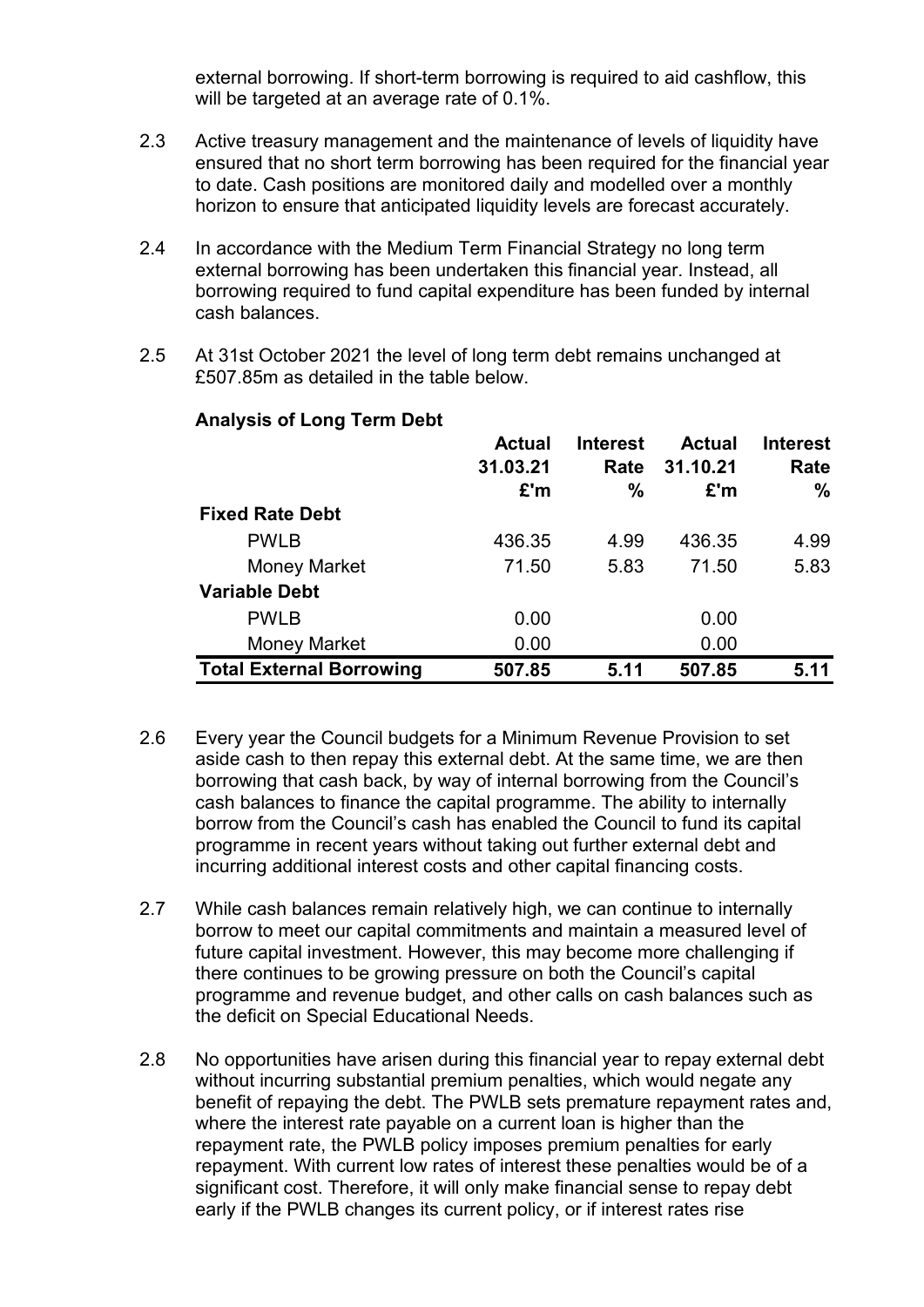significantly and cancel out the repayment premiums. This is unlikely to happen in the short to medium term.

2.9 The earliest date on which any of the Council's external debt matures is 31 March 2027, when the Council is due to repay a PWLB loan of £33.8 million, with a further £5.8 million to be repaid later in 2027. While this may still seem a long time away, officers have begun to consider plans for the repayment of these loans. Given that the Council's capital programme is "over borrowed" from its internal cash, there will need to be careful management of future capital requirements to ensure that cash resources are available so that these loans can be repaid, otherwise there might be a future need to take out new external borrowing to re-finance the debt.

## **3. Investment Strategy 2021-22**

- 3.1 The County Council continues to adopt a very prudent approach to counterparties to whom the County Council is willing to lend. As a result, only a small number of selected UK banks and building societies, money market funds and Non-Eurozone overseas banks in highly rated countries are being used, subject to strict criteria and the prudent management of deposits with them. In addition, the CCLA (Churches, Charities and Local Authorities) Property Fund is being used. The lending policy is kept under constant review with reference to strict criteria for inclusion in the counterparty list.
- 3.2 The 2021/22 Treasury Management Strategy also included provision for the use of multi-asset income funds or short dated bond funds. Use of such funds would be subject to the approval of the Cabinet Member for Resources Management.
- 3.3 The overall aim of the Council's investment strategy is to:
	- Limit the risk to the loss of capital;
	- Ensure that funds are always available to meet cash flow requirements;
	- Maximise investment returns, consistent with the first two aims;
	- Review new investment instruments as they come to the Local Authority market, and to assess whether they could be a useful part of our investment process.
- 3.4 The target rate for interest on deposits with banks, building societies and money market funds is 0.3%. The target rate for the CCLA Property Fund is 3.8%.
- 3.5 The following table shows the County Council's fixed and variable rate investments as at the start of the financial year and as at 31st October 2021: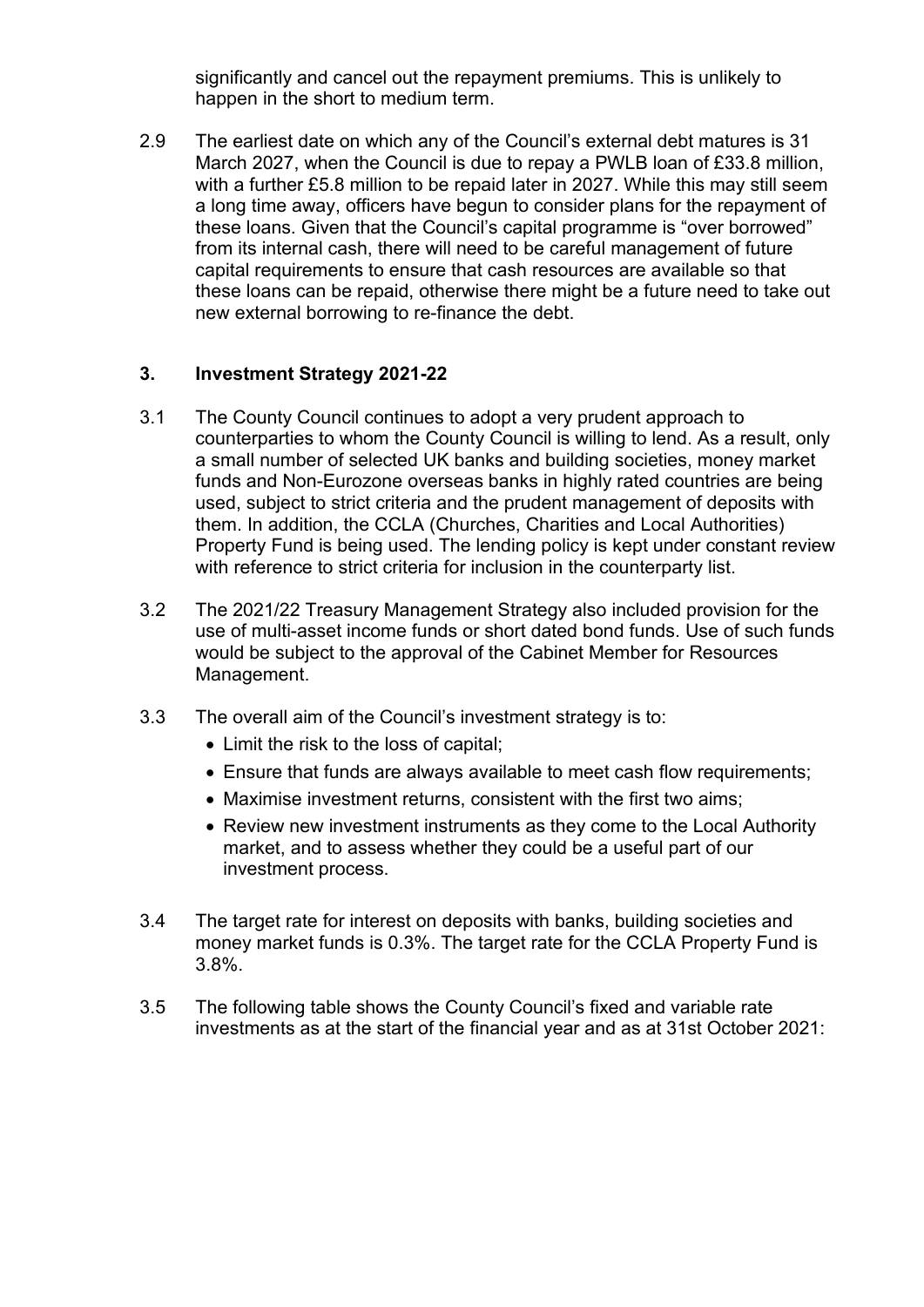#### **Schedule of Investments**

|                                                  |                     | <b>Actual</b><br>31.03.21 | <b>Interest</b><br>Rate | <b>Actual</b><br>31.10.21 | <b>Interest</b><br>Rate |  |  |  |
|--------------------------------------------------|---------------------|---------------------------|-------------------------|---------------------------|-------------------------|--|--|--|
|                                                  | <b>Maturing in:</b> | E'm                       | $\frac{0}{0}$           | E'm                       | %                       |  |  |  |
| <b>Bank, Building Society &amp; MMF Deposits</b> |                     |                           |                         |                           |                         |  |  |  |
| <b>Fixed Rates</b>                               |                     |                           |                         |                           |                         |  |  |  |
| <b>Term Deposits</b>                             | $<$ 365 days        | 80.00                     | 0.86                    | 157.50                    | 0.17                    |  |  |  |
|                                                  | $365$ days $>$      | 18.00                     | 1.13                    | 26.00                     | 0.90                    |  |  |  |
| <b>Variable Rate</b>                             |                     |                           |                         |                           |                         |  |  |  |
| Call Accounts                                    |                     | 20.46                     | 0.03                    | 28.62                     | 0.03                    |  |  |  |
| <b>Notice Accounts</b>                           |                     | 70.00                     | 0.16                    | 50.00                     | 0.19                    |  |  |  |
| Money Market Funds (MMF's)                       |                     | 0.00                      | 0.00                    | 0.00                      | 0.00                    |  |  |  |
| <b>Property Fund</b>                             |                     | 10.00                     | 4.21                    | 10.00                     | 4.14                    |  |  |  |
| <b>All Investments</b>                           |                     | 198.46                    | 0.72                    | 272.12                    | 0.37                    |  |  |  |

- 3.6 Following the outbreak of the Covid pandemic the Bank of England reduced its base rate firstly to 0.25% and then to 0.1% during March 2020. As a result, the target for investment income from banks, building societies and local authorities was reduced to 0.3% for 2021/22. The average rate achieved for the year to date (not including the CCLA Property Fund) is 0.28%. The return achieved for the £10 million investment in the CCLA Property Fund remains at just over 4%.
- 3.7 The total level of cash remains high. Generally, cash does increase during the early part of the year as grants are received in advance of spend, with a gradual reduction during the Autumn and Winter. It is anticipated that the cash balance at the 31<sup>st</sup> March 2022 will be lower than the balance at the beginning of the financial year, but that will depend on the level of slippage on the capital programme and the level of carry-forwards at year end.
- 3.8 Revenue lending up to 31st October, including the use of term deposits, call accounts, money market funds and the CCLA property fund, has earned interest of £583,000 against a full year budget of £800,000. It is forecast that the investment income for the full financial year will exceed budget by around £150,000.
- 3.9 This position results from the higher than anticipated levels of cash being invested. The level of carry-forwards and additions to revenue reserves from the 2020/21 outturn position has contributed to the high levels of cash, along with the additional funding provided by Government for Covid related issues. It is anticipated that Covid related expenditure will reduce the levels of cash by year end.

#### **4. Minimum Revenue Provision**

4.1 Each year the Council has a statutory obligation to charge to the revenue account an annual amount of Minimum Revenue Provision (MRP), which is a charge to make provision for the repayment of the authority's external debt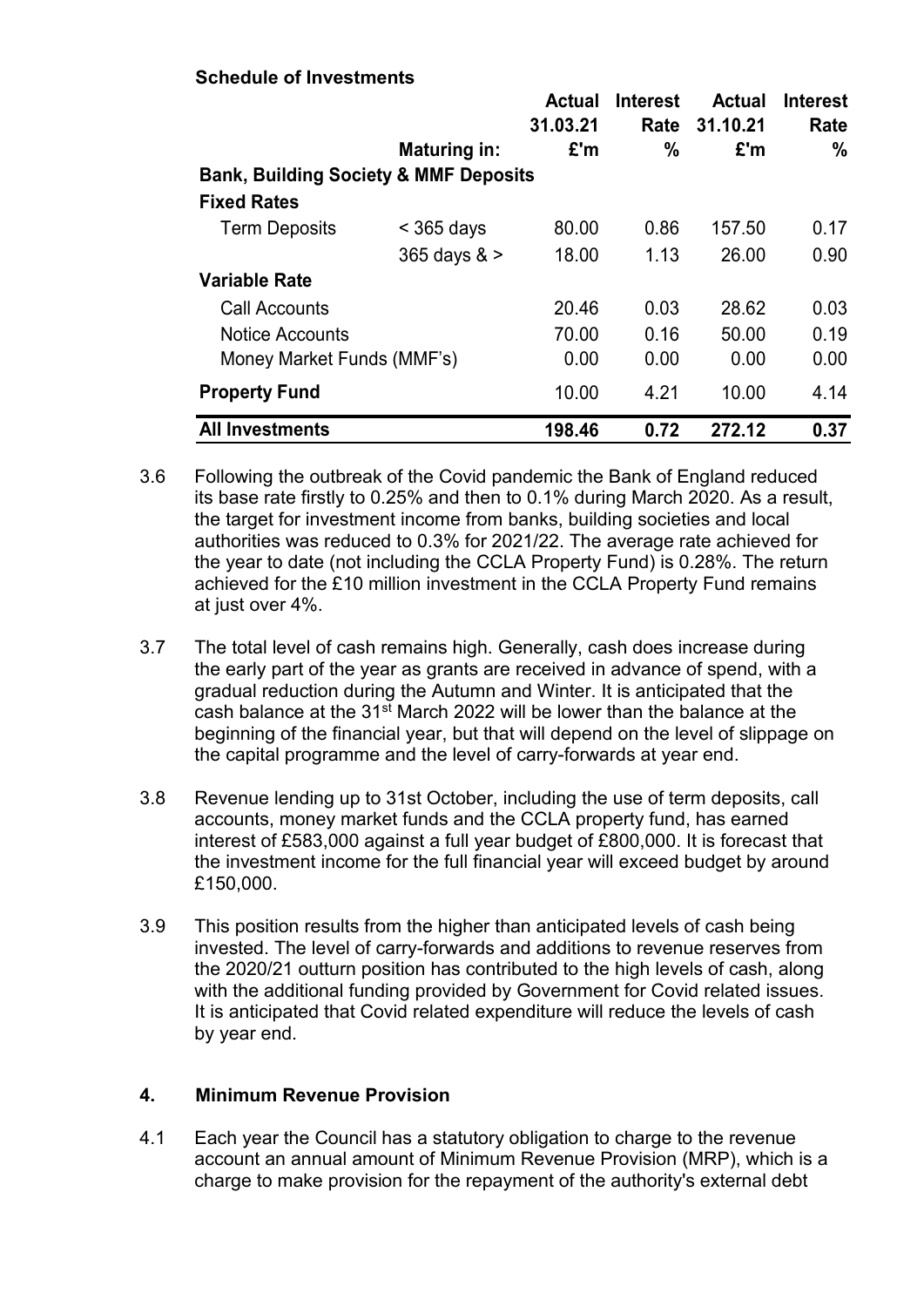and internal borrowing. The charge is based on the historic borrowing required to fund the Council's capital programme.

4.2 The current policy, following a review in 2018/19 is to charge MRP in equal instalments over the life of the asset benefiting from the capital spend, based on the annuity method. The budgeted MRP for 2021/22 is £12.996 million.

# **5. Prudential Indicators**

- 5.1 Linked to its Treasury Management Strategy, the County Council is required to monitor its overall level of debt in line with the CIPFA Code of Practice. Part of the code requires consideration of a set of Prudential Indicators in order to allow the Council to form a judgement about the affordable, prudent and sustainable level of debt.
- 5.2 The purpose of the indicators is to demonstrate that:
	- Capital expenditure plans are affordable;
	- All external borrowing and other long term liabilities are within prudent and sustainable levels;
	- Treasury management decisions are taken in accordance with professional good practice.
- 5.3. Three Prudential Indicators control the overall level of borrowing. They are:
	- The Authorised Limit this represents the limit beyond which any additional borrowing is prohibited until the limit is revised by the County Council. Revision may occur during the year if there are substantial and unforeseen changes in circumstances, for example, a significant delay in achieving forecast capital receipts. In normal circumstances this limit will not require revision until the estimate for 2022/23 is revised as part of the 2022/23 budget process.
	- The Operational Boundary this indicator is based on the probable external debt and other long term liabilities during the year. Variations in cash flow may lead to occasional, short term breaches of the Operational Boundary that are acceptable.
	- The Underlying Borrowing Requirement to Gross Debt the Council also needs to ensure that its gross debt does not, except in the short term, exceed the total of the Capital Financing Requirement.
- 5.4 During the Budget process, the following Borrowing Limits were set for 2021/22:
	- Maximum borrowing during the period (Authorised Limit) £766.193 million.
	- Expected maximum borrowing during the year (Operational Boundary) £741.193 million.
	- Maximum amount of fixed interest exposure (as a percentage of total) 100%
	- Maximum amount of variable interest exposure (as a percentage of total) - 30%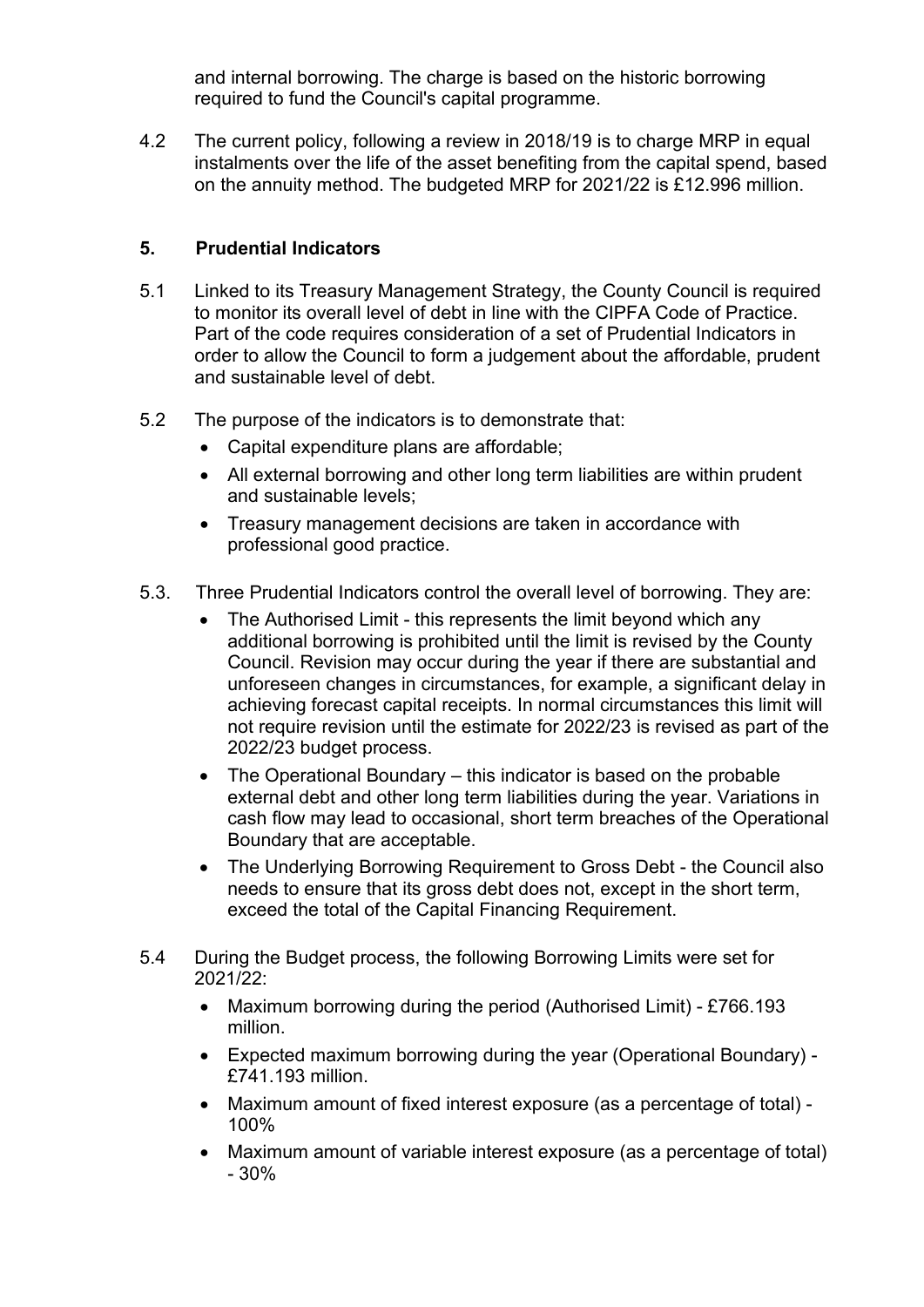5.5 Members are asked to note that for 2021/22 to date, the Council has remained within its set Borrowing Limits and has complied with the interest rate exposure limits.

### **6. Prospects for 2022/23**

- 6.1 There was significant expectation that the Bank of England Monetary Policy Committee would increase interest rates at their meeting on 4<sup>th</sup> November. While this did not happen, there is still an expectation that rates will increase in the next few months. Emerging supply constraints on economic output, plus an increase in inflation expectations have prompted the change in outlook. Our Treasury Advisors, Link, forecast an increase in the base rate from 0.1% to 0.25% by June next year, with other economists predicting an earlier increase. As a result, we have seen the rates offered by banks and building societies increase over the last few weeks.
- 6.2 This provides the possibility of a small improvement in the return that can be achieved from investing the Council's cash balances. Should bond yields begin to rise there may also be benefit in initiating an investment in shortdated bond funds. However, in setting the target for next year, it would be wise to be prudent. Therefore, the target return for 2022/23 is likely to be similar to the target for 2021/22, with perhaps a small uplift.
- 6.3 There is also likely to be significant pressure on the Council's finances going forward. Significant expenditure has been committed to support the response to the pandemic, while the Council also faces a growing deficit on the provision for Special Educational Needs (SEND). While at the end of October 2021 the cash balances remain high, this has been partly due to the frontloading of Government grants related to the pandemic, and as this continues to be spent, and the SEND deficit grows, it is likely that the cash balances will reduce significantly before the financial year end.
- 6.4 In planning the Treasury Management Strategy for 2022/23, the target rate for lending to banks and building societies is likely to remain close to the 2021/22 target of 0.3%, with perhaps a small increase. This may allow a small increase in the budgeted income for 2022/23 over the current year. These assumptions will be reviewed before the 2021/22 Strategy is presented in January.
- 6.5 During the Autumn, CIPFA has been consulting on a revised Prudential Code and a revised Treasury Management Code. As a result, it will be necessary to review the Council's Treasury Management Practices in line with the new code. This will include the introduction of new prudential indicators which will need to be included within the Treasury Management Strategy. The main aim of the revised codes appears to be to ensure that borrowing is properly controlled and to reduce the amount of borrowing undertaken by local authorities to fund commercial investment to achieve a return rather than to meet service priorities. This should be less of a concern to Devon County Council, as our policy has not been to borrow to fund long term investments.